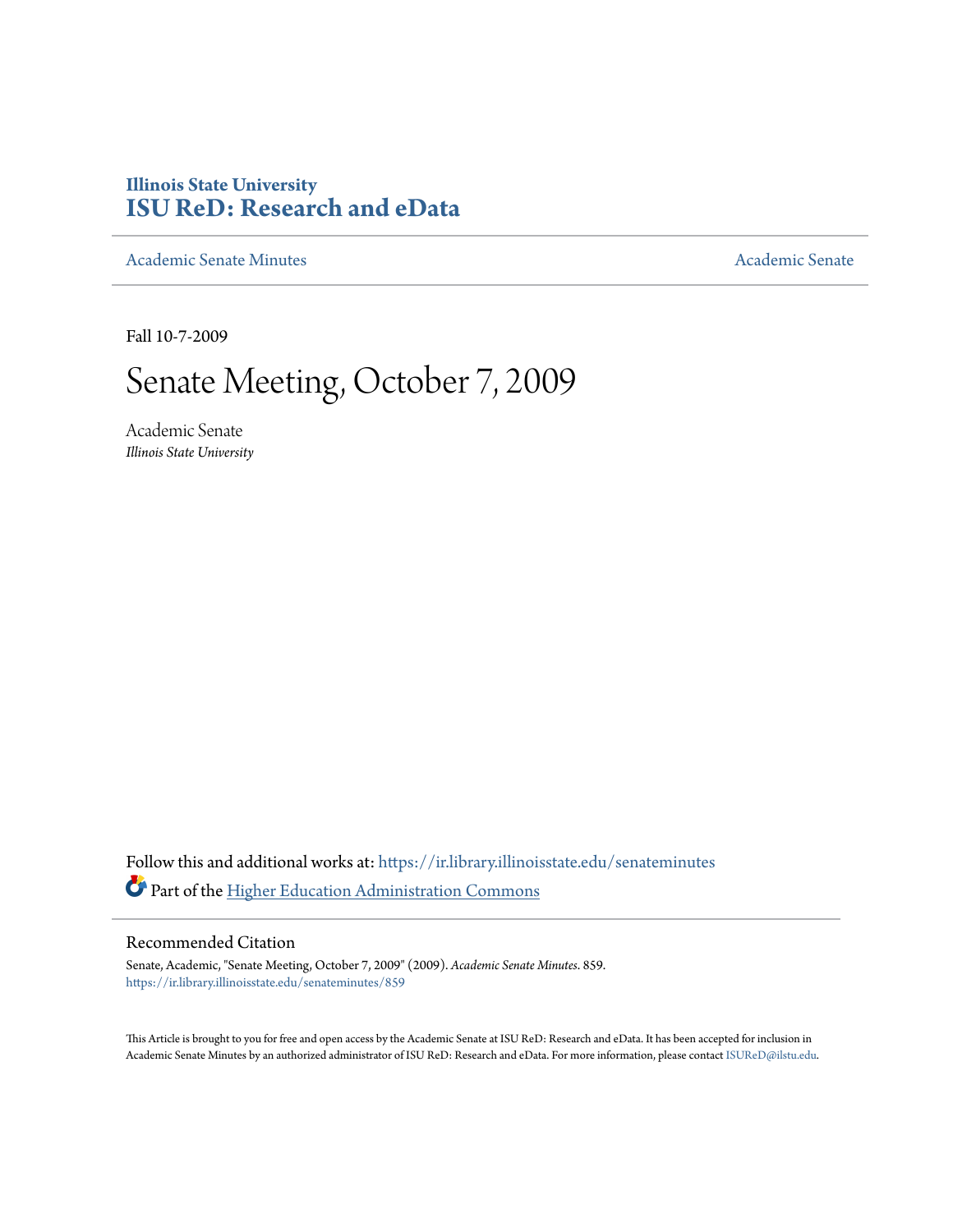# **Academic Senate Minutes Wednesday, October 7, 2009 (Approved)**

# *Call to Order*

Senate Chairperson Dan Holland called the meeting to order.

# *Roll Call*

Senator Kalter called the roll and declared a quorum.

# *Approval of Minutes of September 23, 2009*

**Motion XXXXI-18:** By Senator Mackey, seconded by Senator Marquis, to approve the Academic Senate Minutes of September 23, 2009. The minutes were unanimously approved.

*Diversity in Education Presentation (Shane McCreery, Office of Equal Opportunity, Ethics and Access)* **Shane McCreery, Director of Equal Opportunity, Ethics and Access.** This is the office formerly known as the Office of Diversity and Affirmative Action. I am here to present the abbreviated version of this year's Affirmative Action Plan. The plan specified that I take the existing university workforce and divide it into five racial/ethnic categories and one gender category. The five racial/ethnic categories are Caucasian, African American, Hispanic, Asian and Native American. The one gender category is female. My responsibility is to place those into seven job categories. Those categories are executive, administrative and managerial, faculty, which includes college deans and chairs/directors, and professional, which are administrative and professional employees with no supervisory responsibility. The last four categories, office and clerical, technical and paraprofessional, skilled craft and service maintenance, are collectively bargained. So affirmative action hiring is inapplicable to those four categories.

In the category to the left, this is the snapshot of the university workforce as of October 1 of this year. On the right is a gain loss category, which shows where the university has improved or enhanced our number of diverse categories or had a regression. Of the increase of 17 employees in the faculty category, 6 have been Caucasian, 3 have been African American, 1 Hispanic and 7 Asian. In the professional category, we have 39 more employees than we did last year at this time—31 Caucasian, 5 African American, 1 Hispanic and 2 Asian. This does not speak to the total number of employment vacancies. Human Resources maintains that data.

Finally, in the action plan, I am asked to do negative reporting or underutilization. In the executive, administrative and managerial category, the university has under representation in the African American, Hispanic and Native American categories and for faculty, African American and Native American. For Hispanics, we are on par. In the professional category, the African American, Hispanic and Asian categories are designed for improvement.

**Senator Kalter:** When a department does a search, for example for a chair, are you looking at the underutilization pool across the university to determine whether there needs to be an external or internal search or are you only looking inside the department?

**Mr. McCreery:** It is the expectation of the university that any employment position be an affirmative action external search unless we have candidate that is viable and well qualified. Then it doesn't make sense, especially in these economic times, to spend the money on a candidate that we may desire in the first place.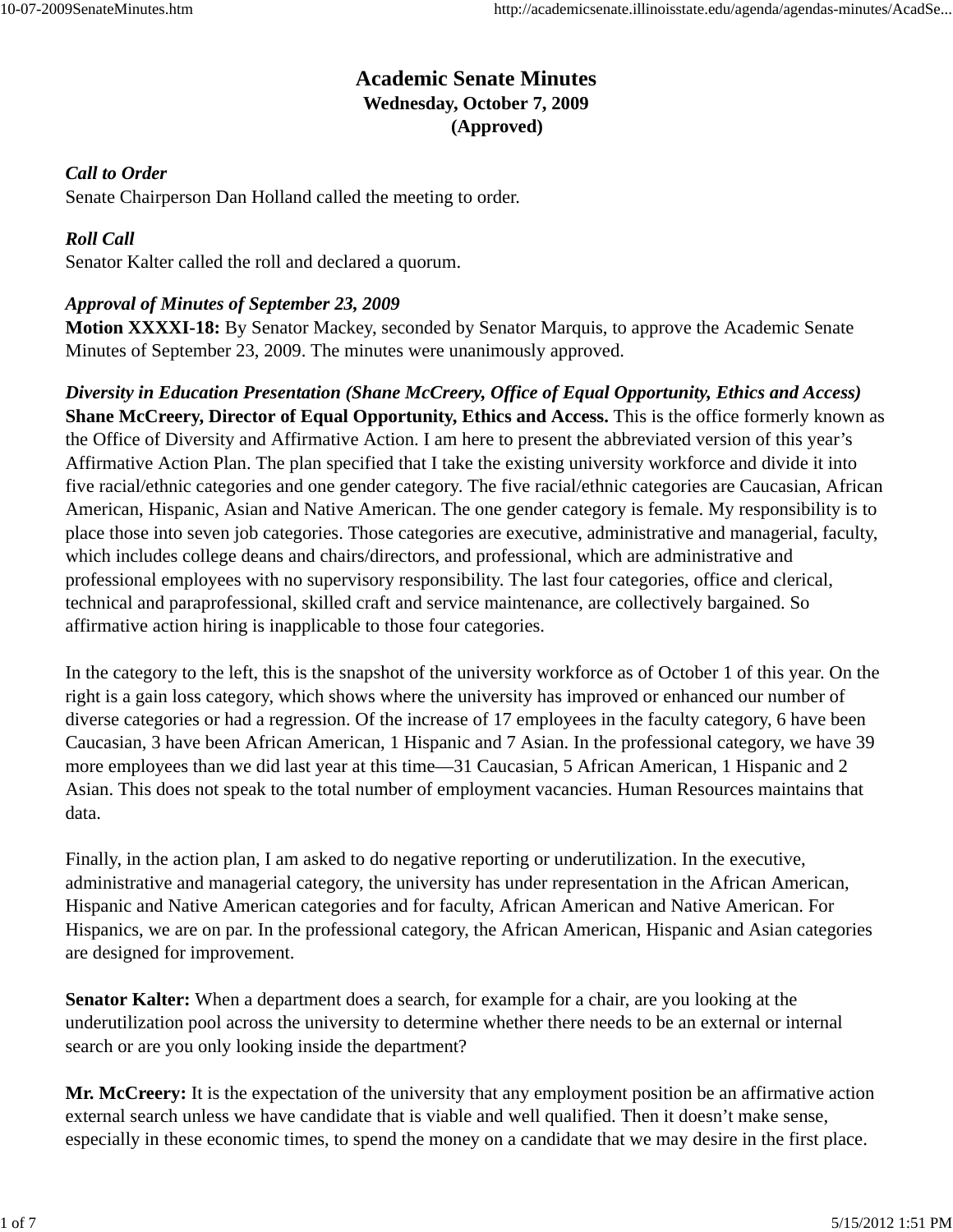**Senator Kalter:** My understanding was that you look at the department; you see how many people in that department fall under various categories. If there are enough eligible people that could go up for say a chair, we would not have to do an external search. Is that correct or does it depend more on looking at the entire university in terms of underutilization?

**Mr. McCreery:** I have changed some things in my department in an effort to make things easier. One of those changes is that I no longer require a department chair, for example, to look at the diversity or the underutilization within their department. I provide the college dean with information about where there is underutilization that needs to be addressed. It is my desire and the university's expectation that they do a nationwide external search in which an internal candidate can be an applicant, but that we do an external search to cast the broadest net possible to have the most diverse pool of candidates for any given position.

**Senator Kalter:** So you are essentially saying that that is now the standard operating procedure to go external and that is no longer a test situation. You don't look at underutilization anywhere, you just say that it is pretty much expected that it will be an external search.

**Mr. McCreery:** Correct. I was finding that a lot was being lost in 'when do we do internal, when do we do external, when do we do a local search, when do we do a national search?' I just made the expectation as broad as possible.

**Senator Kalter:** Are there minuses in the gain/loss graph?

**Mr. McCreery:** In the crafts and the service categories, which again, are inapplicable to affirmative action hiring because of collectively bargained hiring processes, we have had a loss of 19 employees as compared to last year in the service area and in crafts, although we have had an increase of 4 total employees, we have lost one African American employee.

**Senator Kalter:** Does the EEOC monitor unions?

**Mr. McCreery:** They do. For instance, if the US Department of Education has reason to audit the affirmative action plan, the first line of defense is that I will give the collective bargaining agreement to whatever auditor is doing that audit to demonstrate that that has already been discussed and collectively bargained in their contract and therefore outside the university's unilateral control.

#### *Budget Presentation (Barb Blake, Office of Budget Planning)*

**Barb Blake, Office of Budget Planning:** In your packet are some materials that I will be referring to. In the packet, there is a table called Fiscal Year 2009 Projected and Actual Revenues and Fiscal Year 2010 Projected Revenues. The state appropriated funds that we are expecting in fiscal year 2010 are a little over \$80 million, which is only about 22% of our total revenue. The university income fund or tuition revenue is a little over \$123 million or 34% of our total budget. The other kind of funds that we expect to receive in fiscal year 2010 from the state are the American Recovery and Reinvestment Funds, otherwise known as stimulus dollars, at about \$4.6 million. If you add the state appropriation and the stimulus funds together and consider those as coming from the state, we are at exactly the same amount of money from the state which we started fiscal year 2009 with. We did have a midyear holdback, so we have slightly more state appropriated dollars, provided that all of the funds come through.

The other fund sources are restricted purpose funds. These are funds that can only be used for designated purposes. The bond revenue funds are our housing and dining funds mostly. Grants and contracts are the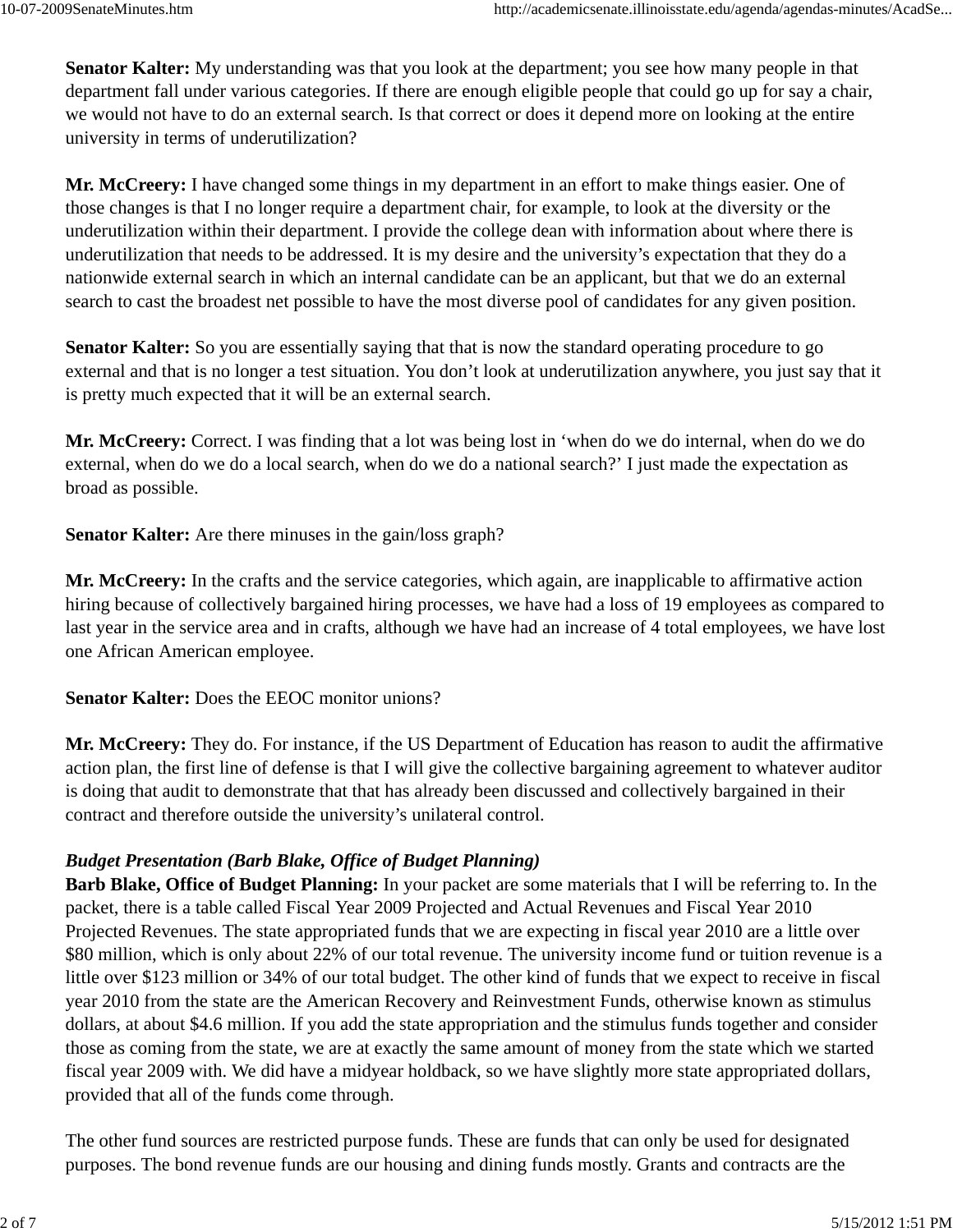grants that our faculty secure each year. The other local funds are partially the mandatory student fees and the funds that are generated by departments. For example, Tech Zone generates its own revenue. So the bond revenue and other local funds are very restricted funds. We do not have any flexibility in how we can use those. The state appropriations and the income funds are our flexible funds.

In table 2, you will see that we anticipate spending about 43% of all of our revenue on the core functions of the university—instruction, research and public service. Another \$21 million or a little more will be spent to provide support to those core functions. In that table, it is called Academic Support. Examples of academic support are Milner Library, deans' offices…things like that. The student services area is mostly our Student Affairs Division. Institutional support is the vice presidential areas, almost all of Finance and Planning, University Advancement, and the various units in the President's Office. We have not allocated the American Recovery and Reinvestment Funds across functions as we are still waiting to get direction on how we will have to report back on those.

Just like all other institutions, Illinois State spends most of their funds in personal services for our salaries. A little over 54% of our total budget will go for salaries. \$141 million of that is expected to be paid from general revenue and the income fund. Our second largest expenditure is always our contractual expenditure mainly because our utility costs are considered contractual. Awards and grants on table 3 is financial aid for our students. The university for the last four or five years allocated some of our own resources to the MAP program, since the award coming from MAP does not meet all of the financial needs of our students. This year we have an additional situation with that. All of the funds that ISAC received, they allocated to universities in the fall. Universities are not expected to receive any additional financial aid from ISAC in the spring, so we, as an institution, decided to allocate even more funds to the MAP program in the spring. We are going to allocate about \$4.5 million more than we did in fiscal year 2009. We are still paying the group health insurance. That became a mandatory cost for all universities about five years ago. Ours is a \$3 million cost.

Fiscal year 2011 is pretty uncertain. We crafted a request that is based on the assumption that we will receive the \$4.6 million in stimulus dollars in 2011 or that the state will make us whole with state dollars. We know neither case to be true. Given that, our request is about an \$8.7 million increase over fiscal year 2010. We are asking the state to support our Doctor of Philosophy Degree in Nursing. We have made this request for two years, but the state has not funded our request, but we are continuing to ask for their support. We are asking for funds to enhance our recruitment and retention efforts of under represented groups. We are asking for \$1.5 million to help position ourselves to better serve the needs of this fast-growing student population. We are also asking for funds to put towards our highest priority, which continues to be our faculty and staff salaries. We are asking for a little over \$4 million to support increases for everyone. The other thing that we are asking for is funds to support our deferred maintenance needs.

#### *Chairperson's Remarks*

**Senator Holland:** It's Homecoming Week next week. There are lots of things to take advantage of, so I would encourage everyone to get involved.

# *Student Body President's Remarks*

**Senator Spialek:** Students on Patrol has officially started. Thanks to ISUPD, Student Government and members of the Senate who talked to classes about Students on Patrol, we have 43 members who have volunteered. The hours of patrol started on Monday. The hours this semester will be Sunday through Wednesday, 8 p.m. to 1 a.m., and Thursday through Saturday, 8 p.m. to 3 a.m. If anyone is interested in having someone escort them back to either their car or a bus stop or any other campus building, they can call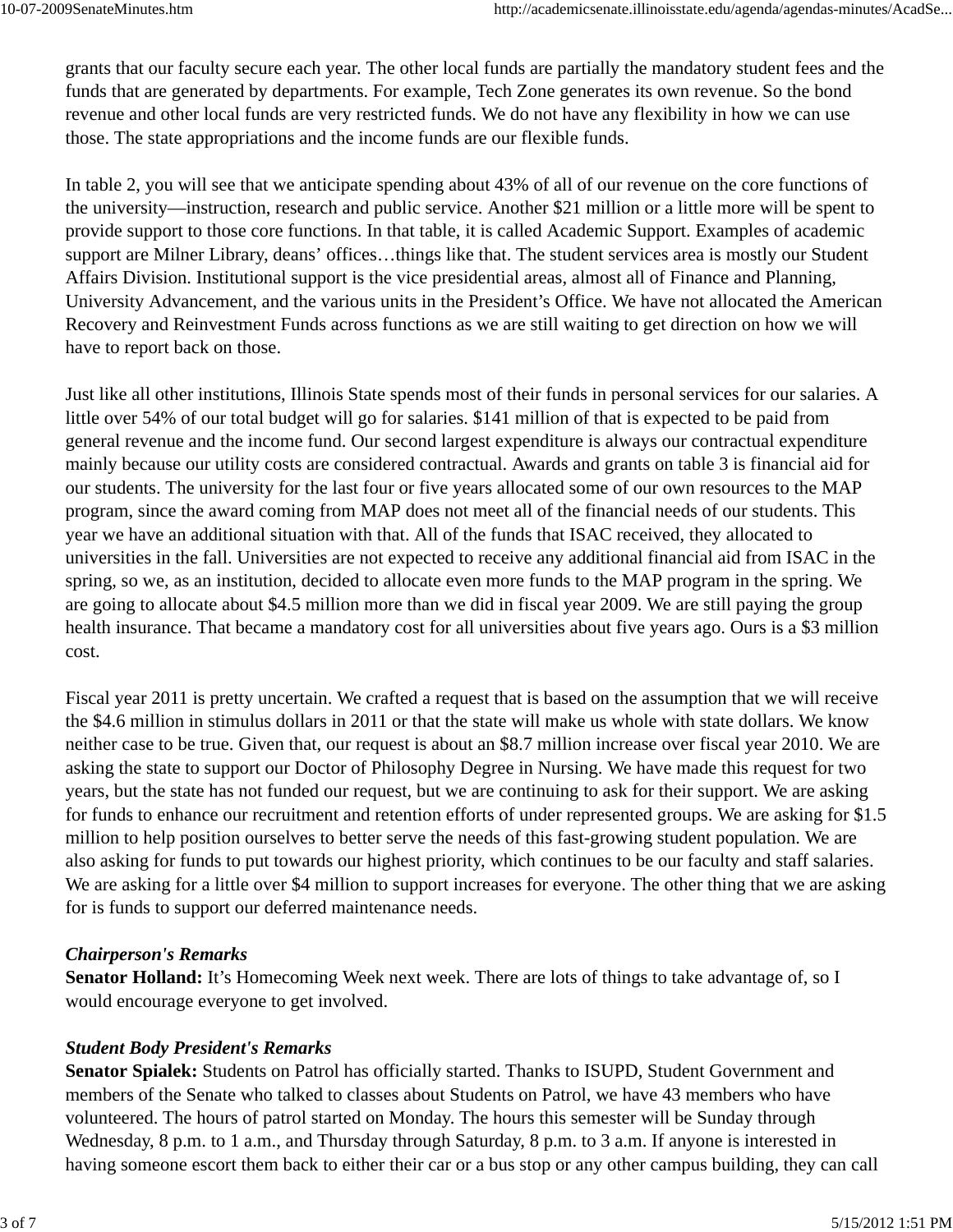438-8631, which is the ISUPD phone number. That service is available to students, visitors, faculty and staff.

We will be going to Springfield next Thursday for the student lobby day with students from various community colleges and universities throughout the state. So far we have collected 4,234 signatures, which is almost a quarter of the student body. We are hoping to hit that 5,000 mark by next week. We will have 18 students from Student Government attending that event as well as three *Vidette* reporters and one of their photographers.

#### *Administrators' Remarks*

#### · *President Al Bowman*

The IBHE met on Tuesday in Chicago and they reported that since 2002, public higher education in Illinois has lost a billion dollars in state support when you account for inflation and when you exclude pensions…34%. With regard to MAP funding, there has been lots of media coverage about that issue and I want to thank Student Government and faculty and staff who have been involved in that issue. The Governor's proposal right now is a cigarette tax increase. The Republicans have proposed a tax amnesty program that will generate some funds. It's probably too early to tell, but most anticipate that there will be some relief on the horizon. The House passed a bill called the Student Aid and Financial Responsibility Act or SAFRA. This would be the largest investment in higher education in U.S. history. The bill builds on past efforts to try to expand access to college. It contains a large number of provisions that will benefit students, including setting aside mandatory funding to supplement Pell Grant maximum awards over the next ten years. Subsidized student loans would be direct and the savings from those direct loans would be directed toward the Pell Grant Program. If this passes the Senate and gets the President's signature, the maximum award would go from \$5,550 in 2010 to \$6,900 in 2019.

Private fundraising continues at a very good pace. We are already beyond the \$7 million mark in private gifts this year. If we continue at this pace, we will break our record of last year, which was \$10 million. Grant activity is off to a very strong start. \$300 million was identified for capital projects for higher ed. There is no time table for the release of those funds. Those would just be "shovel-ready", so Fine Arts would not be in that first wave.

#### · *Provost Sheri Everts – Absent*

# **Vice President of Student Affairs Steve Adams**

**Vice President Adams:** October the 1<sup>st</sup> was the official start of the seasonal flu season, but we have been giving vaccinations for the last few weeks. Student Health Services reports that they have provided vaccinations for 3,600 students, faculty and staff. That is twice as many as the number given last year. We still have appointments that will be made with the Student Health Services for the supply that we have on hand. There have been a high number of no shows by students, faculty and staff. Because of those who are no shows, we will be implementing a \$15 charge for those who do not call in and cancel their appointments. Up to this point, the Student Health Services will waive that, but because the number of no shows is becoming so high, we have decided to implement that in fairness to all. ISU has been notified that the final 500 doses of seasonal flu vaccine from our distributor will not be shipped or made available for purchase. So when we are out, you will have to get a flu vaccination someplace else.

I will move on to H1N1. I receive a report each week and the information I have is that we are averaging between 20 and 30 new cases a week of flu-like symptoms. That doesn't necessarily mean that those are students who have H1N1. In all likelihood, that is what it is, but that number has remained pretty consistent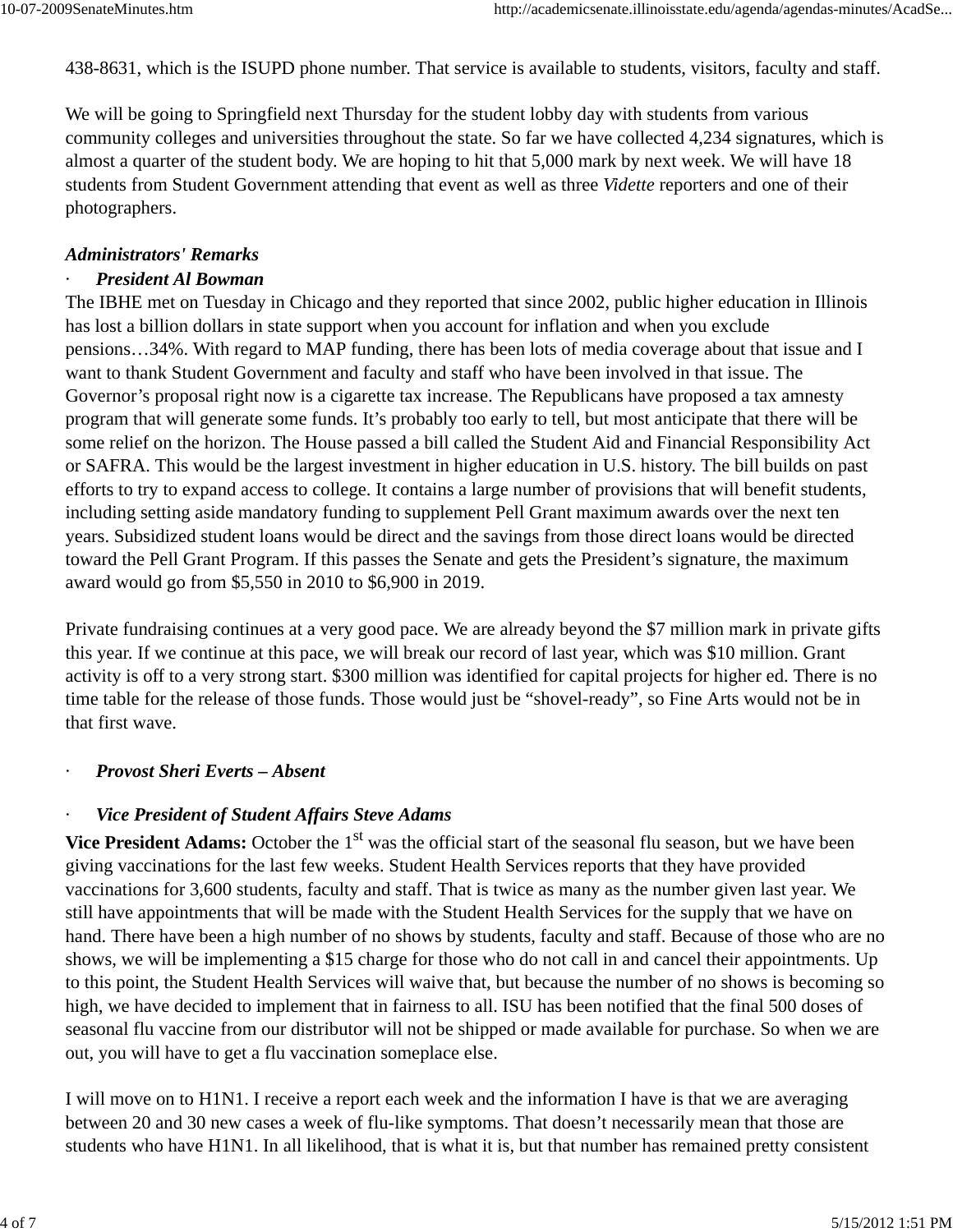over the first eight weeks of the semester. The American College Health Association puts out a report each week. There were 6,326 new cases nationwide among campus populations totaling over 3.3 million possibilities. The nationwide attack rate thus is about 19 cases for every 10,000 students. The highest number of cases is in the Mid Atlantic region. It has not made its way with force into Illinois as yet. The H1N1 vaccine could be received in this county by the middle of this month. Our belief is that we will not receive as much as requested. We will continue to lobby for as many doses as we can. We requested 22,000 doses. The priority for this vaccine goes to those students who are in the highest risk category. We would encourage faculty and staff members to receive the vaccination through your local healthcare provider. There is no direct cost for

the vaccine. It is being paid for out of tax money. Our target date for beginning the vaccinations is mid November.

**Senator Borg:** Are there cases that have not been reported?

**Vice President Adams:** I am sure there are, so please encourage your students to get vaccinated.

**Senator Fazel:** We used to have flu clinics and this year we have appointments. Why have we changed that process?

**Vice President Adams:** I don't know the reason, but I would be happy to provide it to Chairperson Holland.

**Correction by Vice President Adams:** There will be no flu clinics for students, faculty or staff. All vaccinations will occur by appointment in the Student Health Services.

We know that the Marriott Hotel is not going to be ready by Homecoming. It is scheduled for an October  $30<sup>th</sup>$ opening. The building that is going up at Constitution Place is transforming on a daily basis. JSM is anticipating that it will be ready for a fall 2010 opening. Illinois State has leased some space in that building. It is a mixed use building.

#### **Vice President of Finance and Planning Daniel Layzell**

**Vice President Layzell:** The search that had been underway for the Vice President of Human Resources has been suspended and as an interim, Dr. Al Azinger was appointed to that position. The reason for that is that there was no consensus either administratively or among the committee members on the finalist. We will start the search anew early next month to look for other candidates. The intent is to have that position filled by the end of this academic year. We do intend to put benches into Stevenson as part of the renovation. Dick Runner is currently making plans to do that. The current estimate is that the first floor restrooms will be ready by the first of November. You will be seeing later this week information about a car sharing program that is being instituted. It is called Connect by Hertz. There will be a website rolled out. You will be able to register and reserve cars on campus through this program. Initially, they are going to have four cars available to anyone on campus. It will be two Priuses, a Gallant and a Ford Escape. It will be \$8 an hour, which includes the fuel charge. More information will be available later this week.

**Senator Holland:** Is the car sharing going to be available regardless of age?

**Vice President Layzelle:** Anyone over the age of 18.

#### *Committee Reports:*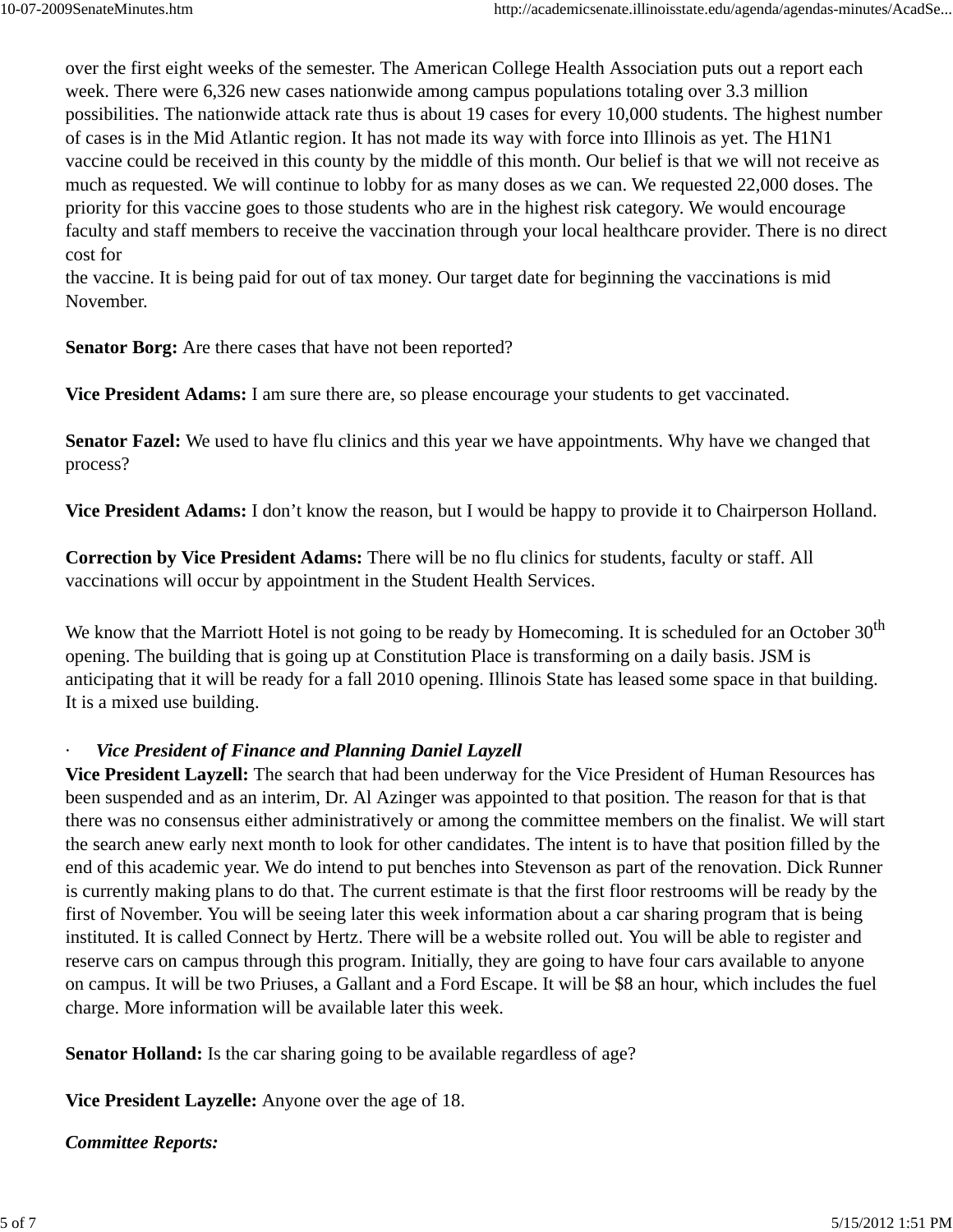# *Academic Affairs Committee*

**Senator Gudding:** The committee discussed a memo from SGA regarding the charge designed to tackle textbook costs. We also began review of the Student State Residency Policy. We discussed and took decision on the Constitution Exam and tasked the SGA to draft a Sense of the Senate Resolution, which we will be submitting in November for Senate consideration.

# *Administrative Affairs and Budget Committee*

**Senator Kalter:** We had our first annual joint meeting of the Administrative Affairs and Budget Committee with the Planning and Finance Committee to receive the report on the budget that you just heard from Barb Blake.

# *Faculty Affairs Committee*

**Senator Liechty:** We continued our discussion on the proposed University Professor position and we have a document that we sort of finalized tonight, but we are going to give it one more go over. Our expectation is that we will have something for the Senate's perusal next time.

# *Planning and Finance Committee*

**Senator Fazel:** We had our first meeting with the Administrative Affairs and Budget Committee. We talked about the fact that we need to discuss other ways of generating revenue for the university so that we won't be dependent on the state or by just raising tuition.

# *Rules Committee*

**Senator Solberg:** We discussed the revised College of Education Bylaws and the College of Business revised bylaws. The Dean of the College of Business joined us. Those should ready as information items at the next meeting. We discussed an issue regarding the Academic Planning Committee, which is the only External Community whose faculty membership is not subject in some way to Senate approval. We have come up with some language to amend the *Blue Book* and that will be ready as an information item as well.

#### *Information Items:*

# *09.24.09.01 Equitable Treatment of Students Participating in University Sponsored Events Policy – Revised (Academic Affairs Committee)*

**Senator Gudding:** The header of each of these policies should say that it is a policy revision and not a new policy. This policy was changed for those students who need to take make up exams. This will allow them to not to have to drop their lowest score.

**Senator Van der Laan:** Is the concept of a university sponsored event fairly specific or vague? Would that extend to a job at the university?

Senator Kalter: It seems as though there are lists of these activities, where is says 'as examples of events'. It does not mention jobs. I would read this as if it is not mentioned here, it does not count.

**Senator Borg:** These are examples, but in my experience a student job is not this sort of university sanctioned activity. I don't know if that needs to be specified.

**Senator Gudding:** It would seem bizarre to have to say that in a policy.